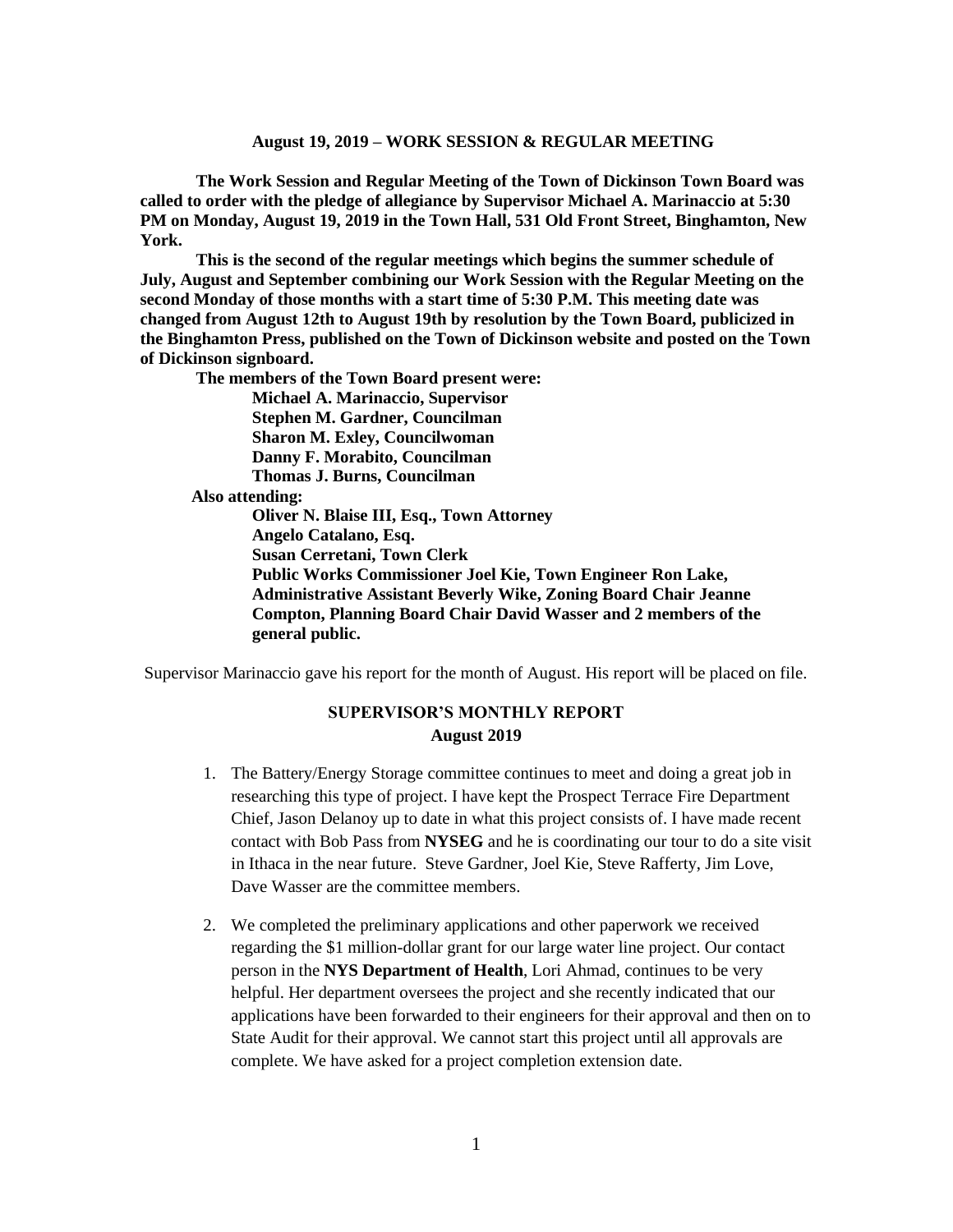### **SUPERVISORS REPORT CONTINUED:**

- 3. Regarding the \$23,500 grant cover the costs of cement for sidewalk replacement, all approvals have been made and we need to submit our invoices to the Health Department.
- 4. The Maria Zobniw Memorial was a complete success and very well attended. Rain began an hour prior to the event but the **Prospect Terrace Fire Department** made room in their facility and we were able to hold the event there. Many thanks to the fire department and Mark DeMaria who assisted us in moving the event to their facility.
- **5.** Comments and updates from Loise Gava/**MEGA**
- 6. I participated in the Annual Legislative Breakfast sponsored by the **Greater Binghamton Chamber of Commerce** on August 1<sup>st</sup>. Very well attended. Each elected official was assigned a table with a group of 6-8 professional business leaders. I addressed their various concerns and talked about our town and what we are challenged with and our accomplishments.
- 7. The **Annual Children's Home Ice Cream Social** will take place on Tuesday, August 13, from 5 PM to 8 PM.
- 8. The 2020 Budget planning begins this month. We will begin with our various departments sending in their budget needs then we will begin to meet and go over the entire budget to develop a preliminary 2020 budget.
- 9. I will be meeting with the new **Vice President of Academic Affairs for SUNY Broome,** Dr. Penny Haines, on September 4, 1 pm at the town hall. This is just a get acquainted meeting.
- 10. I will be meeting with Charter representative Lauren Kelley on August 27 at the Town Hall to discuss the renewal of another 10-year agreement on our franchise agreement.
- 11. We received our  $2<sup>nd</sup>$  quarter sales tax distribution for \$257,241 for a total distribution to date of \$475,720.
- 12. I am receipt of a letter dated July 21, from Habitat for Humanity Executive. Director Amy Winans, informing the town that that they have purchased lots at 4 and 6 Linda Dr., with the intention to build a single-family home on each lot. They hope to clear the lots this fall or early 2020. The homes will be similar to the home built last year. Homes will be built at the **BOCES** Complex.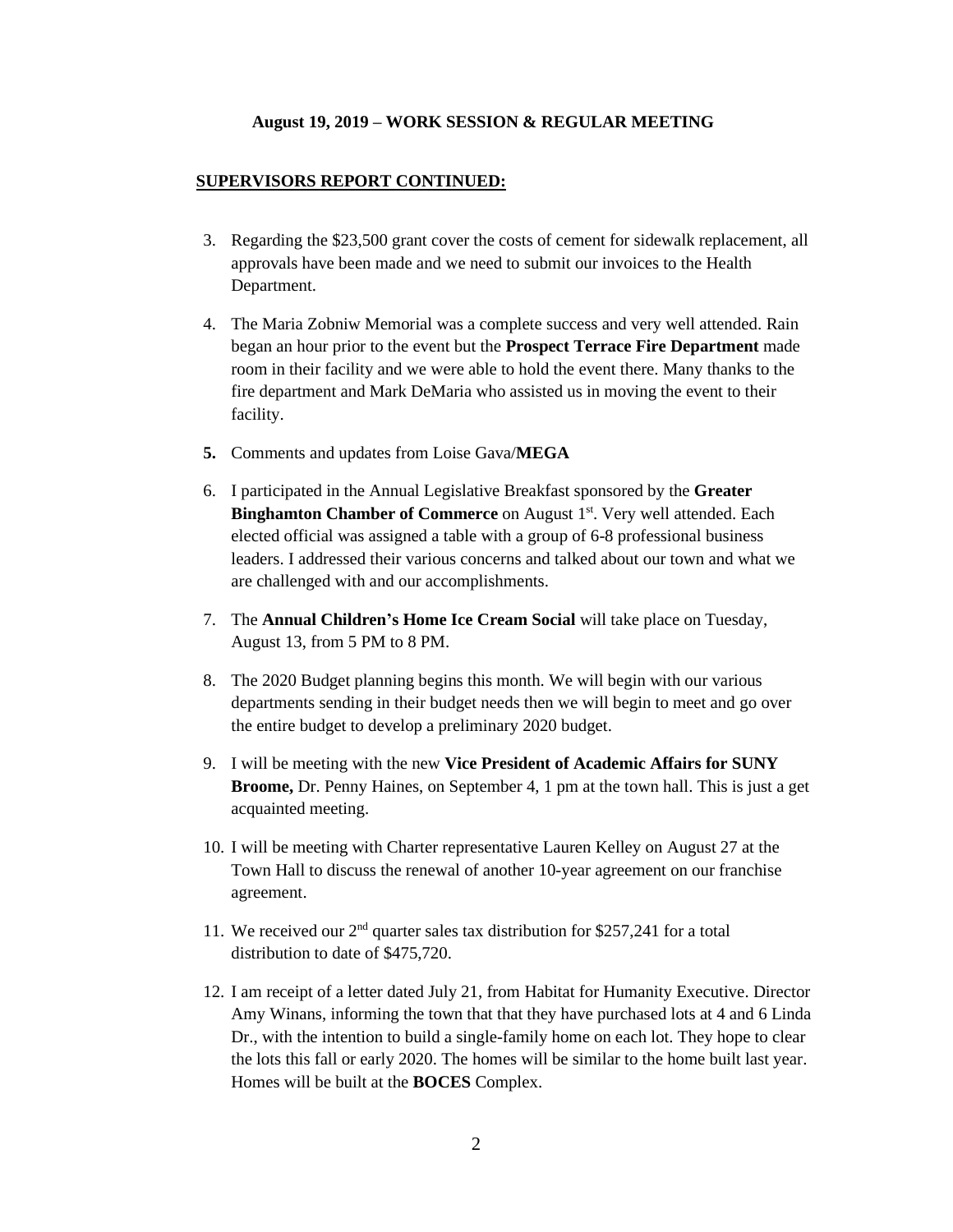#### **SUPERVISORS REPORT CONTINUED:**

- 13. I was informed by Robin Alpaugh, **Director of Operations for Senator Akshar**, that our \$50K Grant which we are having been working on for 4 years is in the final approval stage and waiting for the Majority sign off.
- 14. The established **Equalization rate** for the Town of Dickinson is 71.47.
- 15. A very nice article was posted in the **Sacred heart Ukrainian Church** bulletin recognizing our town for the **Maria Zobniw Memorial** that took place on July 22.
- 16. I received a letter from **NYS Audit & Control** regarding the **AIM Funding** payments. Due to the elimination of **Aid & Incentives for Municipalities** by the governor and legislature, the Comptroller is now required to withhold county revenues and make payments to the municipalities that are affected by the **AIM**  elimination
- 17. Sue Cerretani, Bev Wike, Steve Gardner and I attended the **Train the Trainer** seminar regarding **Discrimination and Harassment policies** which was held at the Town of Chenango Town Hall on July 16. All town staff are required to go through the training process, and we will schedule a date and time here at the town hall for the training. The training is mandatory.
- 18. Just a reminder that **ACHIEVE** will be holding their **Annual Savor the Summer** event at their Cutler Pond location on Thursday, August 22, from 6pm to 9 pm. There will once again be fireworks towards the end of the event. Required permits and notifications have been completed. The **Broome County Dog Shelter** has been made aware. I will ask Joel if he could place the event on the Sunrise Terrace information board to alert the Terrace residents.
- 19. The **NYS Department of Transportation** sent out post cards to various residents regarding the Aug. 20, 2019 Open House at 5:30 pm and 6:00 PM presentation on the construction of the multi-use path and the replacing of the Front Street bridge and intersection reconfiguration at Front and Old Front Street. I encourage everyone to attend.
- 20. In regard to 18 Pleasant Court that has been left vacant for over 2 years, I once again called Nation Star who is a group of attorneys that work on bank defaults, etc., and I was informed that the settlement of this property could take at least 3 months before it goes to auction and or sale.

#### **Code Violations Report**:

1. 44 Adams St., property maintenance code violation, bed at curb, not picked up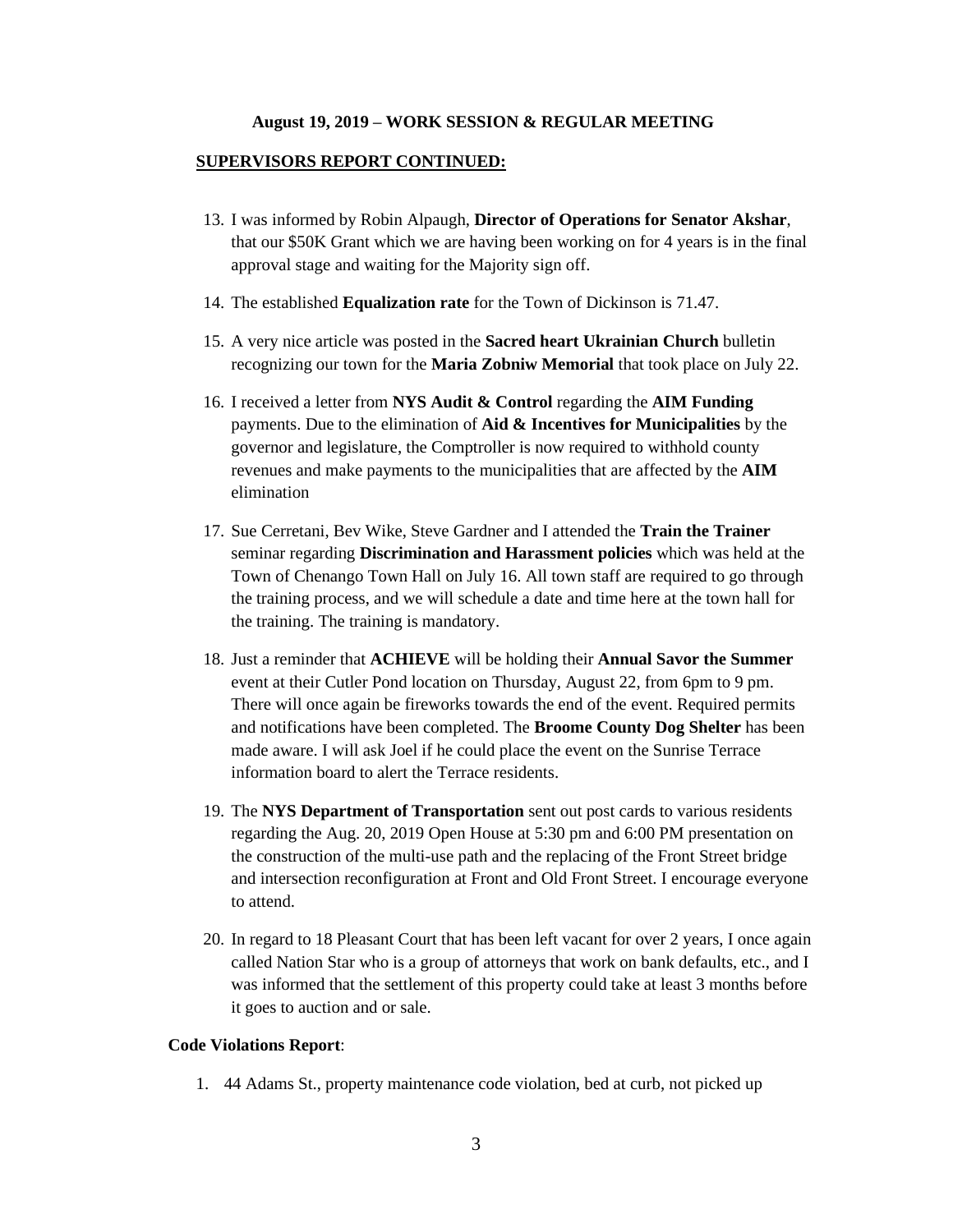### **SUPERVISORS REPORT CONTINUED:**

- 2. 63 Adams St., Zoning/Ordinance Violation, TV at curb, not picked up
- 3. 38 Fellows Ave., Zoning/Ordinance Violation, large amounts of garbage, construction debris
- 4. 206 Bevier St., Appearance Ticket issued, no building permit for swimming pool
- 5. 39 Pulaski, violation of Property Maintenance Code, large amounts of various items around the building
- 6. 51 Pulaski, Zoning/Ordinance violation, no permit for swimming pool, no fencing around the pool
- 7. 60 Sowden St., violation of Property Maintenance Code, tall weeds and grass
- 8. Appearance Ticket issued to 557 Old Front St., violation of Property Maintenance Code, tall weeds and grass
- **9.** There was another incident at the EconoLodge on Old Front St. Code Officer Rafferty can discuss the incident.

#### **Dog Control Reports**

The June and July Dog Control reports have been submitted. A total of 4 calls were addressed. Stray dogs, dog bite, dog defecating on neighbor's property.

### **NYSEG Warning Letter:** No **NYSEG** warnings issued

**Next Meeting:** Our next Board meeting will be on Monday, September 9, 5:30, Work Session and regular meeting. This is our last summer schedule meeting.

## **PUBLIC COMMENTS:**

A resident reported that his neighbor on the corner of North Broad St. and Ely Street has been setting off fireworks every weekend. The resident complained that the fireworks are very loud and a nuisance to the whole block. The resident has called the Sheriff's Department several times. Supervisor Marinaccio stated that he will mention it to the Sheriff's Department and encouraged the resident to have all the affected residents call the Sheriff's Department. The only issue that would be a Town code violation would be a possible violation of the noise ordinance.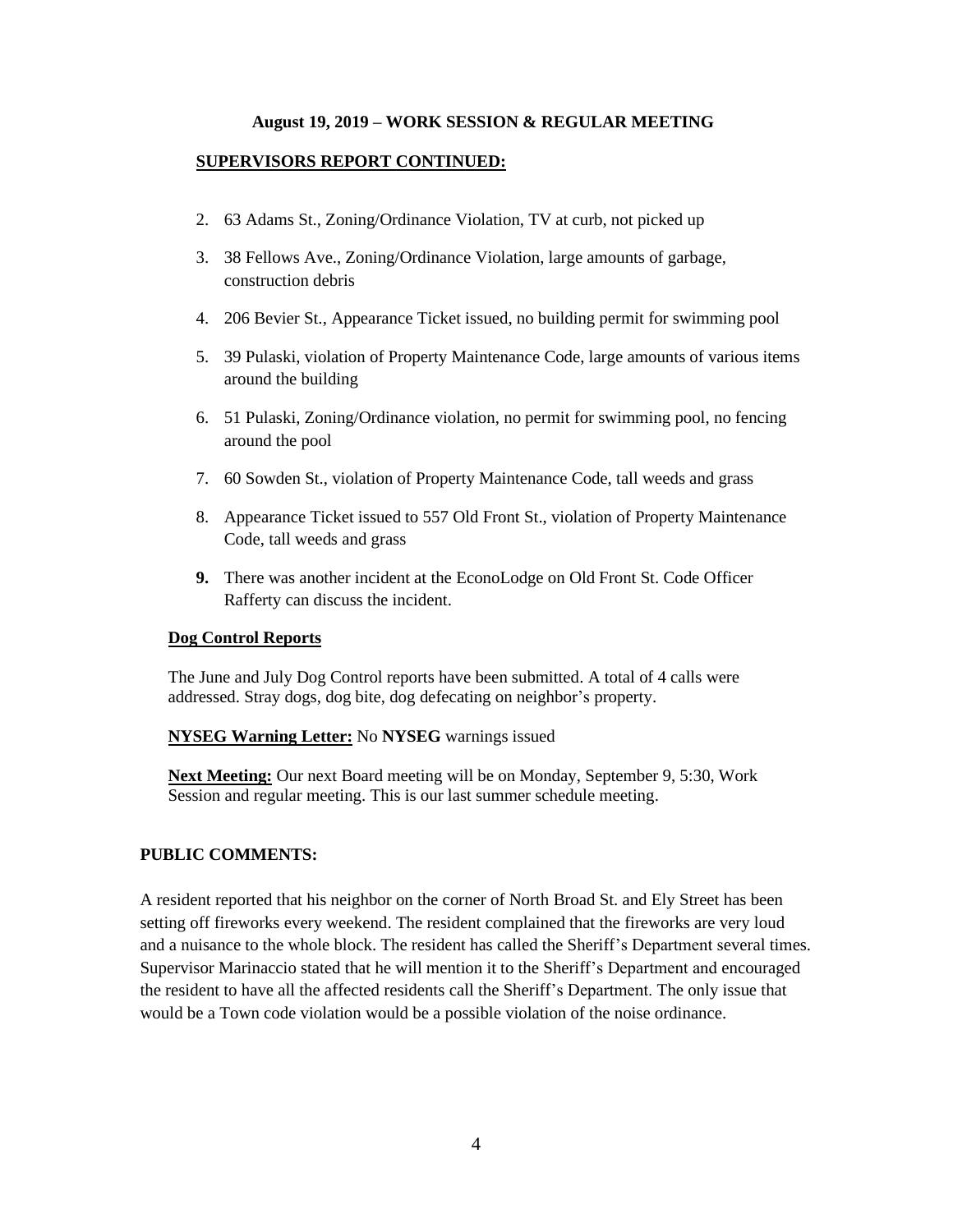### **COMMITTEE REPORTS**

### • **PUBLIC WORKS**

o Councilman Gardner had nothing to report.

### • **FINANCE**

### **SUPERVISOR'S MONTHLY FINANCIAL REPORT**

Councilman Morabito made a motion to approve the **June and July 2019 Supervisor monthly reports** seconded by Councilman Gardner. All in favor.

### **TOWN COURT MONTHLY FINANCIAL REPORT**

Councilman Morabito made a motion to accept the Financial Report for the **Town of Dickinson Court** for the month of **June 2019** in the amount of **\$46,909**. On a motion of Councilman Morabito and seconded by Councilwoman Exley. All in favor.

 Town portion: \$7,835 State portion: \$38,528 County portion: \$470 Other: \$76.00 Total: \$46,909

## **TOWN CLERK MONTHLY FINANCIAL REPORT**

Councilwoman Morabito made a motion to accept the **July 2019 Monthly Financial Report** for the **Town Clerk in the amount of \$1,602.25.** On a motion by Councilman Morabito seconded by Councilman Burns. All in favor.

| July 2019 in the amount of \$1,602.25: |            |
|----------------------------------------|------------|
| <b>NYSDOH</b>                          | \$22.50    |
| NYS Ag & Markets spay/Neuter program   | \$66.00    |
| <b>Supervisor Town of Dickinson</b>    | \$1,602.25 |

## **ABSTRACTS FOR APPROVAL**

On Motion from Councilman Morabito, seconded by Councilman Burns to approve **abstract # 8**, dated **August 12, 2019** in the amount of **\$565,014.74.** Vote Ayes- 5, Nays-0, Absent-0.

Supervisor Marinaccio voting Aye Councilman Gardner voting Aye Councilwoman Exley voting Aye Councilman Morabito voting Aye Councilman Burns Aye

Unanimously passed and noted as duly adopted.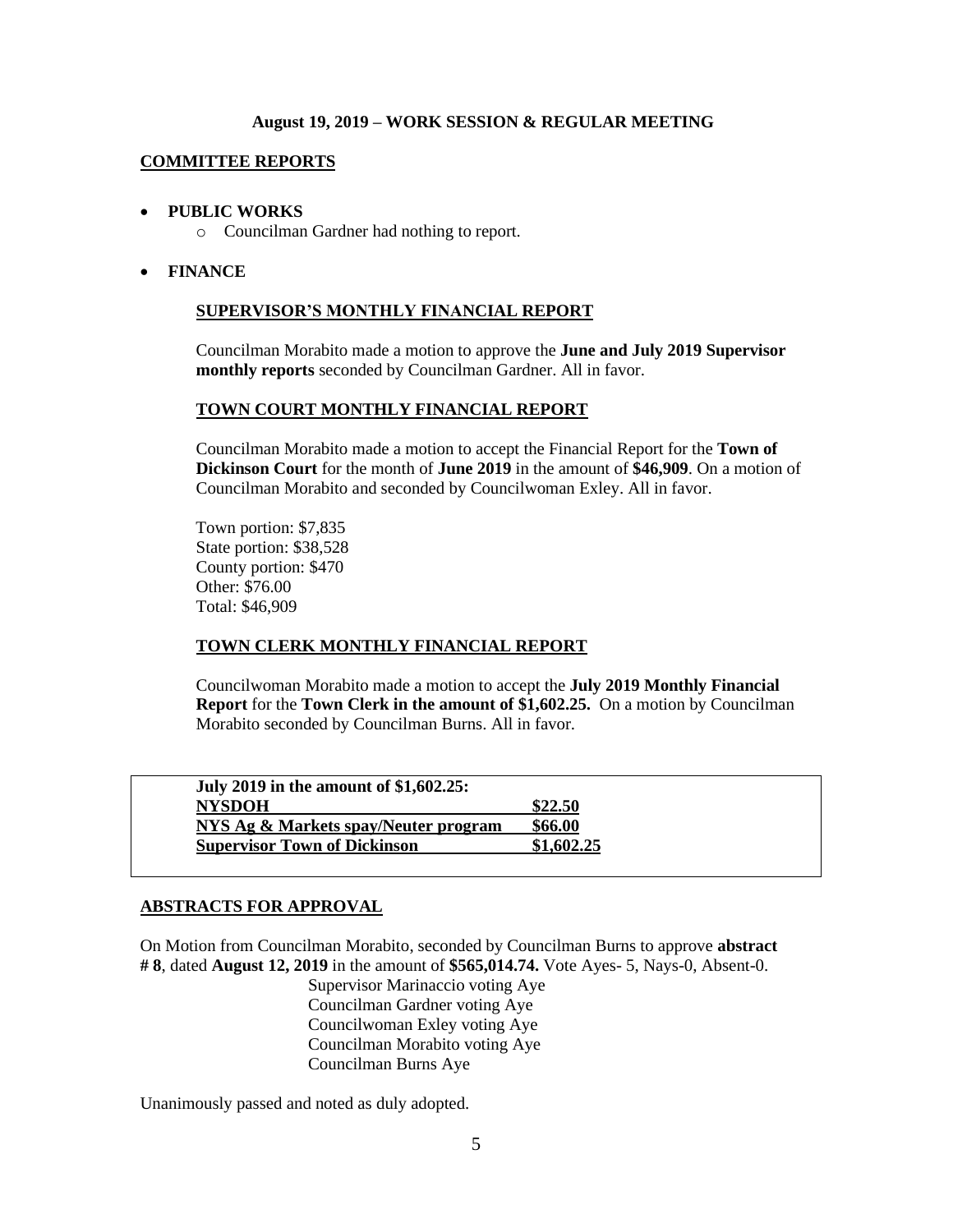**Abstract Summary of Audited Vouchers for Funds respectively in the amount(s) of \$565,014.74.** 

**Voucher #8 for August 2019 in the amount of \$:565,014.74.**

| <b>General Fund</b>          | \$107,269.31 |
|------------------------------|--------------|
| <b>Part Town</b>             | \$0.00       |
| <b>Highway</b>               | \$107,040.12 |
| <b>Fire districts</b>        | \$0.00       |
| <b>Light Districts</b>       | \$7,514.45   |
| <b>Sewer Operating Dist.</b> | \$213,205.31 |
| <b>Water Operating Dist.</b> | \$129,985.55 |

## • **PERSONNEL**

o Councilwoman Exley had nothing new to report.

## • **PLANNING**

o Chairman Wasser reported that there will be a Planning Board meeting Wednesday, August 21<sup>st</sup> at 6 PM. There will be a Public Hearing on the Comprehensive Plan update. A formal vote will be taken, then the Planning Board will pass it on to the Town Board.

### **APPROVAL OF MINUTES**

On a motion by Councilman Gardner seconded by Councilman Morabito to approve the **Work Session and Regular Meeting Minutes of July 08, 2019**. All in favor. Vote Ayes – 5, Nays – 0, Absent -0.

> Supervisor Marinaccio voting Aye Councilman Gardner voting Aye Councilwoman Exley voting Aye Councilman Morabito voting Aye Councilman Burns Aye

## **ATTORNEY**

## **HARSH PAYMENT AGREEMENT**

Attorney Blaise informed Clerk Cerretani that Attorney Catalano has the revised form that the Broome County Clerk's Office needs in order to file the agreement between the Town of Dickinson and Mr. and Mrs. Harsh regarding their unpaid sewer balance. The form will have to be signed by the Harshes and notarized.

## **BATTERY ENERGY STORAGE**

Attorney Catalano has prepared the draft local law; however, the committee is waiting for the site visit which is now in the hands of **NYSEG**. Supervisor Marinaccio will follow up.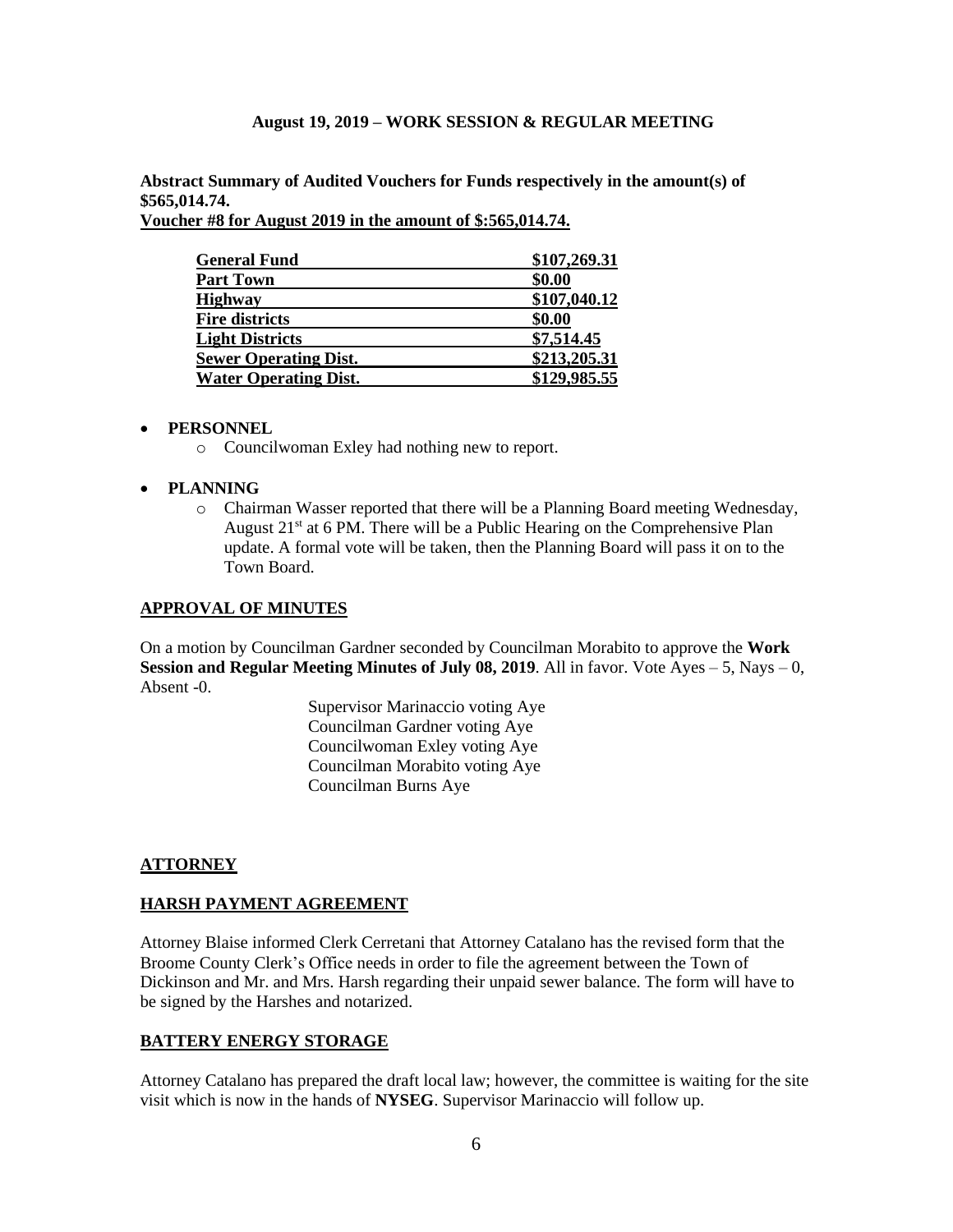### **NORTH ELY STREET DEED TRANSFER**

Mr. Armstrong's attorney has the paperwork in hand and is responsible for delaying the closing process. Attorney Blaise has requested that this gets wrapped up soon as possible as there is a timeline that needs to be adhered to for **CHIPS** funding in order to provide monetary resources for winter plowing. Attorney Blaise will once again follow up with Mr. Armstrong's attorney.

### **REVIEW DRAFT OF REPEAT OFFENDERS FOR GARBAGE/SOLID WASTE CODE VIOLATIONS**

Attorney Catalano has a draft of repeat offenders for garbage/solid waste code violations prepared. He will provide a copy to the Town Clerk to be circulated to the board members.

### **RESOLUTION 2019-19**

The following Resolution was offered by Councilman Morabito, who moved its adoption, seconded by Councilman Gardner to wit:

BE IT RESOLVED, by the Town Board of the Town of Dickinson, Broome County, New York as follows:

**RESOLUTION: AUTHORIZING COUGHLIN & GERHART TO HANDLE A LITIGATION MATTER REGARDING A TAX ASSESSMENT CHALLENGE FOR THE FAIRFIELD INN OUTSIDE THE RETAINER AT THE HOURLY RATE OF \$200.00.**

The question of adoption of the foregoing Resolution was duly put to a vote on roll call which resulted as follows: All in favor. Vote  $Ayes - 5$ , Nays  $-0$ , Absent -0.

Supervisor Marinaccio voting Aye Councilman Gardner Aye Councilwoman Exley voting Aye Councilman Morabito voting Aye Councilman Burns voting Aye

All in favor.

#### **USE OF FORCE POLICY**

The **Use of Force Policy** resolution was temporarily placed on hold until the policy is presented to the board for their review. Public Works Commissioner/Town Constable Kie has completed the online training. The certificate is on file with the Department of Criminal Justice and a copy will be placed in Mr. Kie's file. Attorney Catalano will prepare the resolution.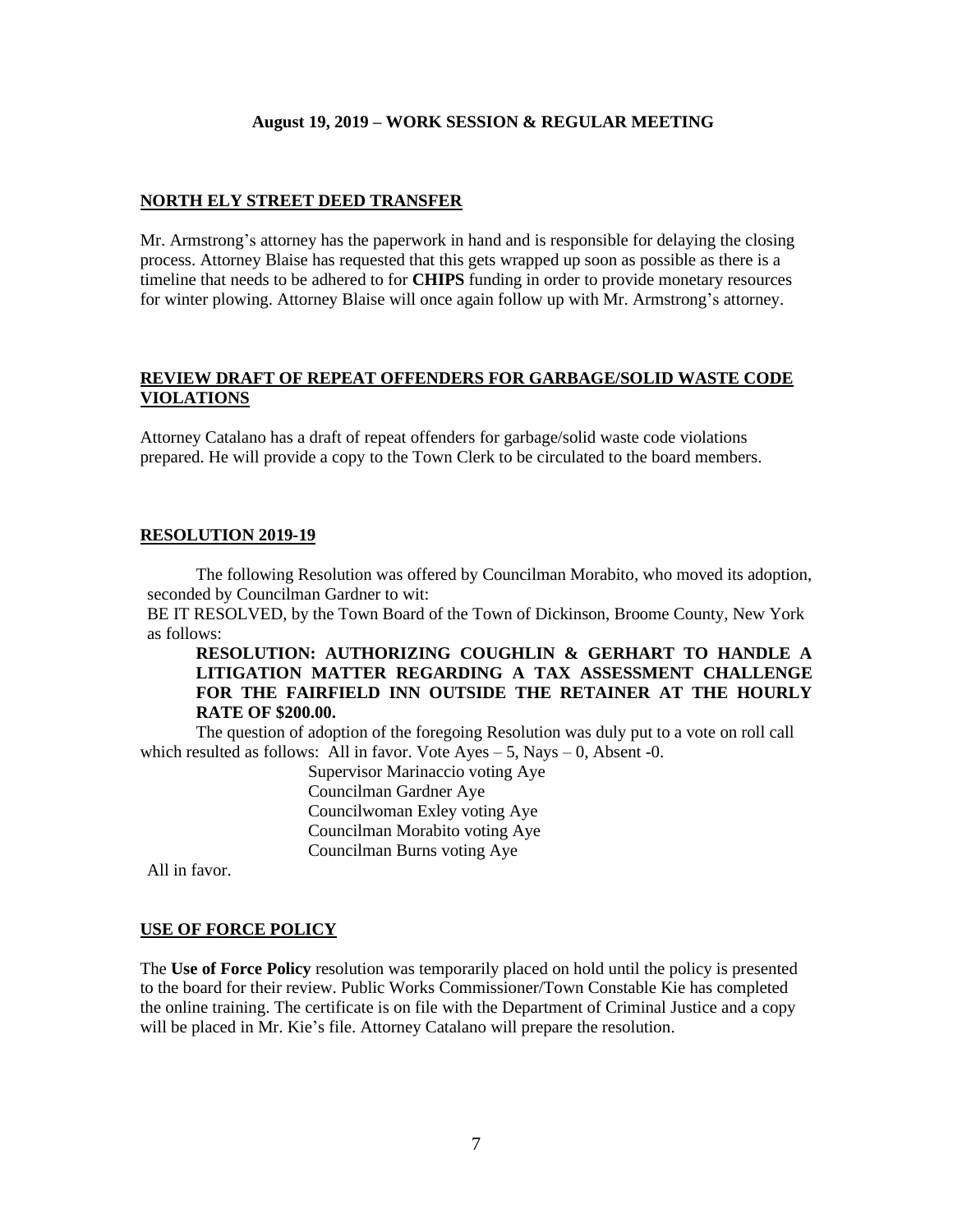#### **2019 BROOME COUNTY MITIGATION PLAN UPDATE**

#### **RESOLUTION 2019-20**

The following Resolution was offered by Councilman Gardner, who moved its adoption, seconded by Councilwoman Exley to wit:

BE IT RESOLVED, by the Town Board of the Town of Dickinson, Broome County, New York as follows:

## **RESOLUTION: ADOPTING THE 2019 BROOME COUNTY HAZARD MITIGATION PLAN UPDATE.**

The question of adoption of the foregoing Resolution was duly put to a vote on roll call which resulted as follows: All in favor. Vote  $Ayes - 5$ , Nays  $- 0$ , Absent -0.

> Supervisor Marinaccio voting Aye Councilman Gardner Aye Councilwoman Exley voting Aye Councilman Morabito voting Aye Councilman Burns voting Aye

All in favor. Copy to be supplied to Beth Lucas, **Broome County Planning Department Senior Planner** and **FEMA**. Resolution on file.

#### **COMMITTEE REPORTS:**

### **PUBLIC WORKS – WATER DEPARTMENT & HIGHWAY DEPARTMENT**

- Public Works Commissioner Kie reported that his crew repaired a complex and challenging water break Saturday on the corner of Sunset Ave.
- Mr. Kie stated that he received the paperwork on the **NYSERDA** Grant. Mr. Kie stated that he forwarded the agreement to the attorneys for their review. Mr. Kie asked the board to authorize the signing of the agreement.

### **RESOLUTION 2019-21**

The following Resolution was offered by Councilman Gardner, who moved its adoption, seconded by Councilman Morabito to wit:

BE IT RESOLVED, by the Town Board of the Town of Dickinson, Broome County, New York as follows:

## **RESOLUTION AUTHORIZING PUBLIC WORKS COMMISSIONER KIE TO SIGN AGREEMENT WITH NYSERDA.**

The question of adoption of the foregoing Resolution was duly put to a vote on roll call which resulted as follows: All in favor. Vote  $Ayes - 5$ , Nays  $- 0$ , Absent -0.

Supervisor Marinaccio voting Aye Councilman Gardner Aye Councilwoman Exley voting Aye Councilman Morabito voting Aye Councilman Burns voting Aye

All in favor. Agreement on file.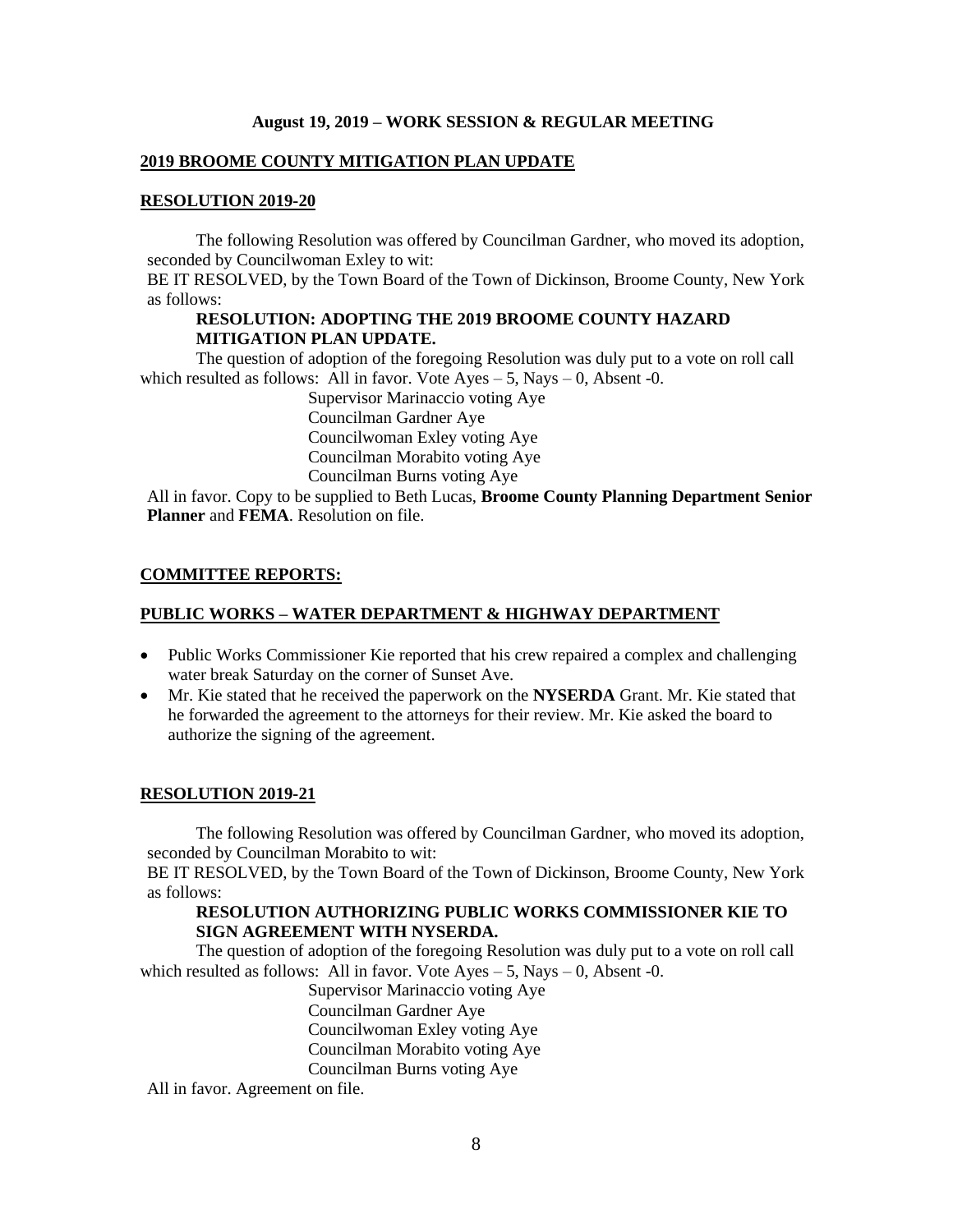### **PUBLIC WORKS – WATER DEPARTMENT & HIGHWAY DEPARTMENT CONT'D**

• Public Works Commissioner Kie reported that he has been waiting for the **New York State DOT** to conduct the soil sampling at the **Sunrise Terrace Community Center** building, but it keeps getting delayed and Mr. Kie keeps getting excuses. Mr. Kie got a quote of \$5,250 from **Keystone Associates** for two sample borings and a report. The Board members agreed that the Town needs to move forward to determine whether the building needs to come down or whether it is repairable.

### **RESOLUTION 2019-22**

The following Resolution was offered by Councilman Morabito, who moved its adoption, seconded by Councilman Burns to wit:

BE IT RESOLVED, by the Town Board of the Town of Dickinson, Broome County, New York as follows:

## **RESOLUTION AUTHORIZING KEYSTONE ASSOCIATES TO PERFORM TWO (2) SAMPLE BORE DRILLINGS AND REPORT AT THE SUNRISE TERRACE COMMUNITY CENTER BUILDING.**

The question of adoption of the foregoing Resolution was duly put to a vote on roll call which resulted as follows: All in favor. Vote  $Ayes - 5$ , Nays  $- 0$ , Absent -0.

> Supervisor Marinaccio voting Aye Councilman Gardner Aye Councilwoman Exley voting Aye Councilman Morabito voting Aye Councilman Burns voting Aye

All in favor. Agreement on file.

Public Works Commissioner Kie reported that David Plestis will be retiring from the Highway Department due to medical reasons. In the meantime, Mr. Kie stated he will be using summer help until the end of September and hopefully a replacement will be found by the next board meeting.

Mr. Kie reported that the top of a big tree was blown off in the cemetery.

## **PLANNING & ZONING BOARD**

• There will be a Zoning Board variance hearing on September  $10<sup>th</sup>$ .

### **CODE ENFORCEMENT**

- Mr. Rafferty reported that there was a Meth incident at the Econolodge which resulted in a medical emergency.
- Supervisor Marinaccio stated that the walk bridge fencing has been cut. He reported this to the Sheriff's office. He also stated that drug activity has been ramping up at the Econolodge hotel. Supervisor Marinaccio was contacted by a concerned resident. Mr. Marinaccio told her that when she sees suspicious activity to contact the Sheriff's Department. He stressed "If you see something-say something."